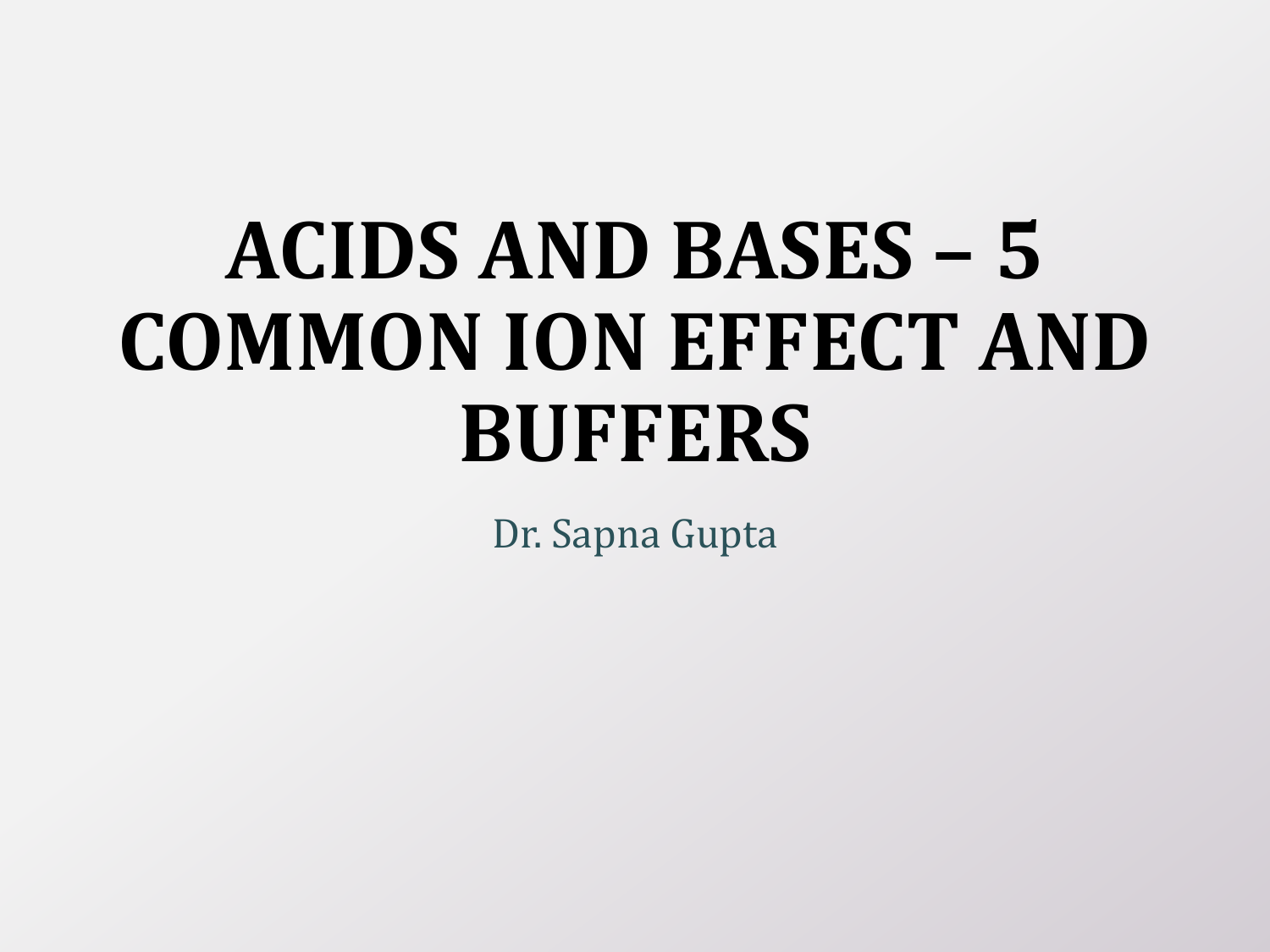## **COMMON ION EFFECT**

The common−ion effect is the shift in an ionic equilibrium caused by the addition of a solute that takes part in the equilibrium.

#### **For example:**

 $CH_3COOH \quad \longrightarrow \quad H^+ \quad + CH_3COO$ 

Add 0.05 mol of  $CH<sub>3</sub>COONa$ 

 $CH<sub>3</sub>COONa$  in  $H<sub>2</sub>O$  gives Na<sup>+</sup> +  $CH<sub>3</sub>COO<sup>-1</sup>$ 

Net effect: equilibrium shifts to left because more product is added. pH of the solution will change.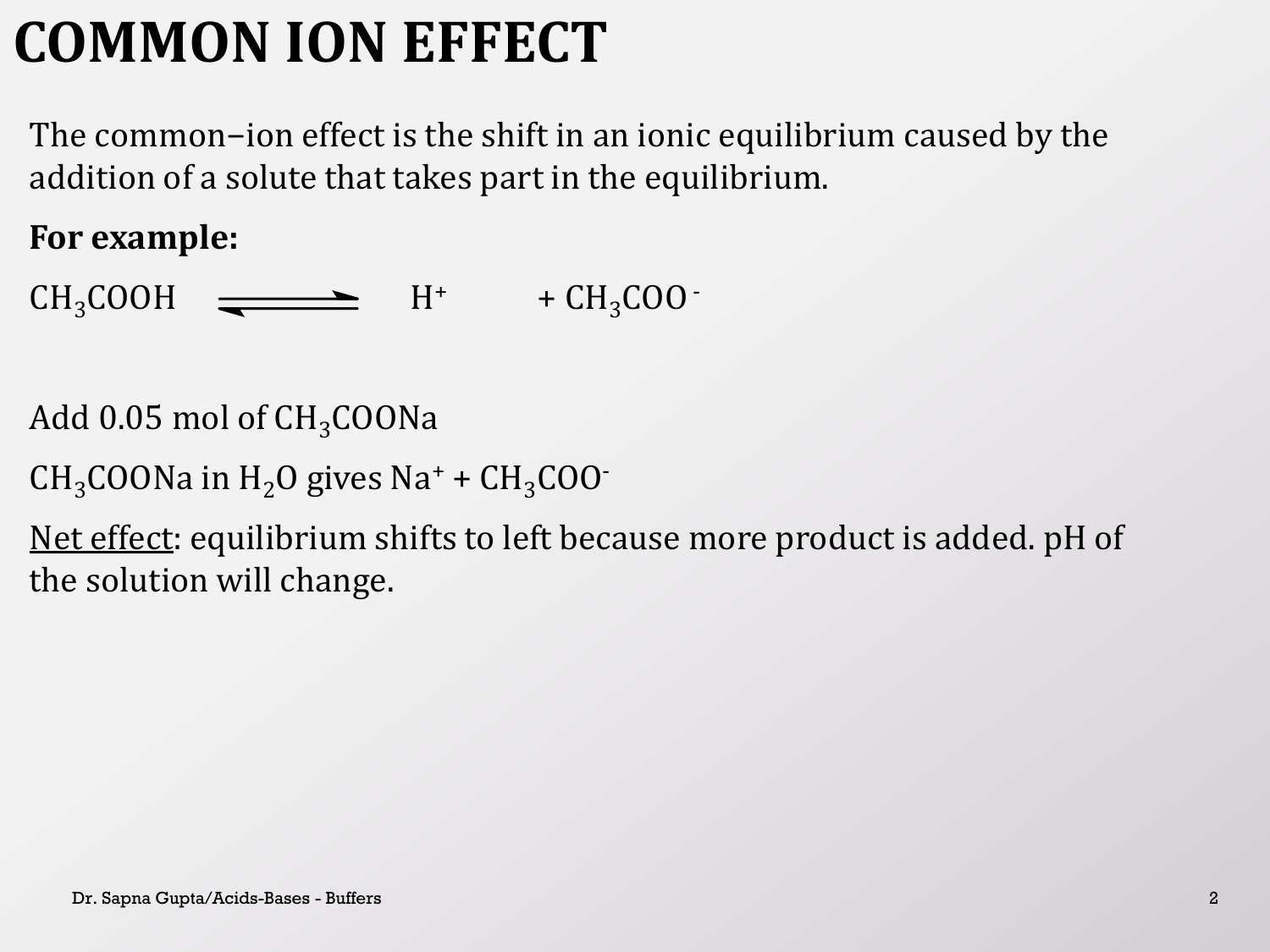### **EXAMPLE: COMMON ION EFFECT**

Calculate the pH of a 0.10 *M* HF solution to which sufficient sodium fluoride has been added to make the concentration 0.20 *M* NaF.  $K_{\rm a}$ : HF is 6.8  $\times$  10<sup>-4</sup>.

#### **Solution:**

Conc. of fluoride ion is 0.20 M (from NaF)

|                   | $HF + H2O$ |  | $\overline{\phantom{a}}$ |              | $H_3O^+ + F^-$ |
|-------------------|------------|--|--------------------------|--------------|----------------|
| Initial 0.10      |            |  |                          | $\mathbf{0}$ | 0.20           |
| Change $-x$       |            |  |                          | $+X$         | $+X$           |
| Eq conc. $0.10-x$ |            |  |                          | X            | $0.20 + x$     |

$$
K_{a} = \frac{[H_{3}O^{+}][F^{-}]}{[HF]}
$$
  
6.8 × 10<sup>-4</sup> =  $\frac{x(0.20 + x)}{(0.10 - x)}$   
(assume x is minimal)

 $[H_3O^+] = x = 3.4 \times 10^{-4} M$ 3  $f = x = 3.4 \times 10^{-7}$ pH =  $-\log [\text{H}_3 \text{O}^+]$  =  $-\log (3.4 \times 10^{-4})$ <br> $\boxed{\text{pH} = 3.47}$ 3  $=-log[H<sub>3</sub>O<sup>+</sup>]=-log(3.4 \times 10^{-1})$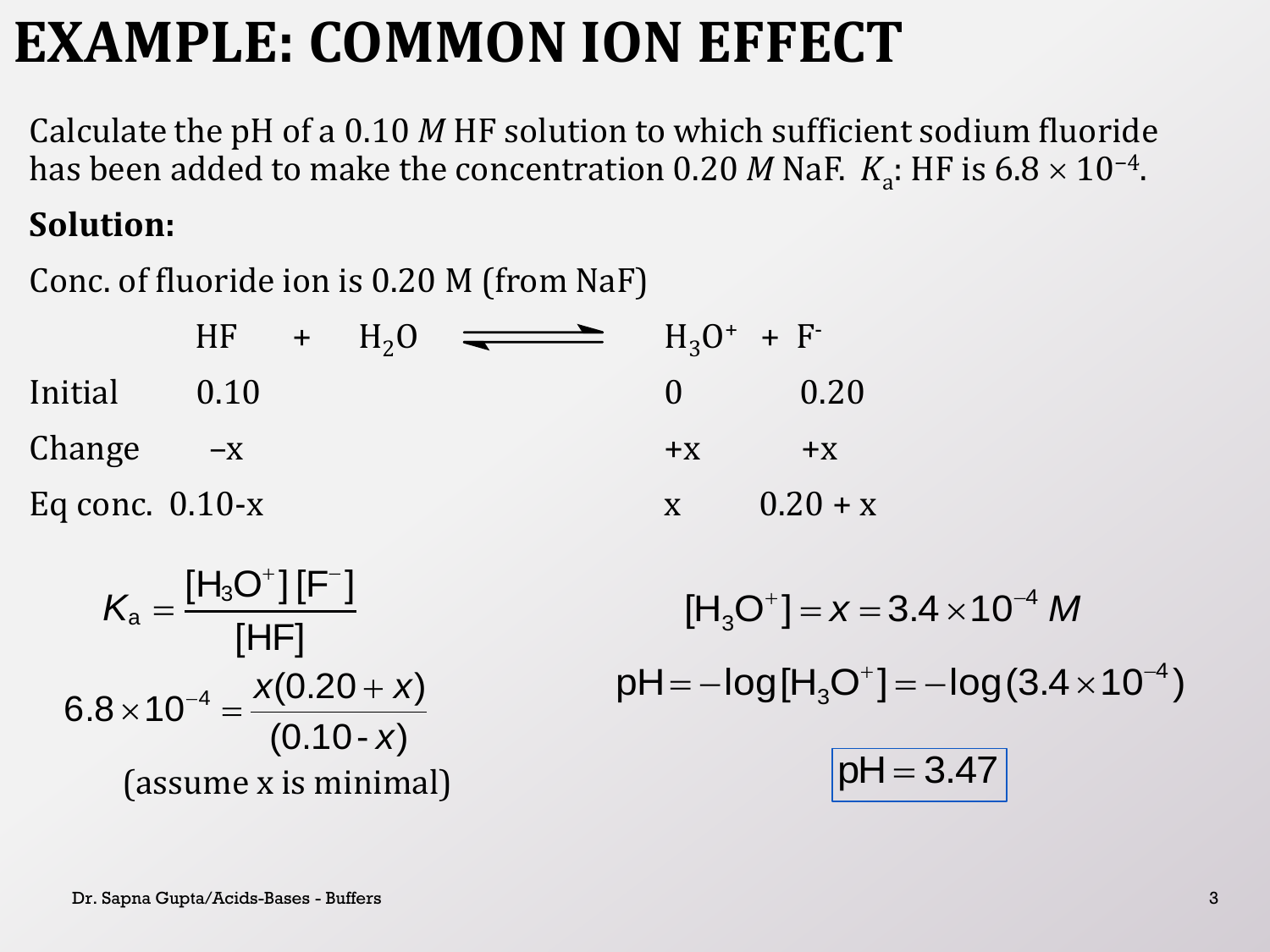### **BUFFERS**

- Buffers are solutions containing weak acid and its conjugate base OR weak base and its conjugate acid.
- pH of buffers don't change on addition of small amounts of acid or base.
- In lab one makes buffers to do reactions in a controlled pH environment.
- pH of buffers can be calculated using the traditional ICE method or by Henderson-Hasselbalch equation, which can be derived from the *K<sup>a</sup>* expression.
	- *K<sup>a</sup>* expression: [HA]  $[H^*][A^-]$ a  $+$  1[  $\Lambda$  - $K<sub>a</sub> =$
	- Rearrange and take log [HA]  $[A^-]$  $pH = pK_a$  $\overline{a}$  $=$   $pK_a$  +  $\log$

$$
\fbox{pH=pK_a + log} \frac{[conjugate base]}{[weak acid]}
$$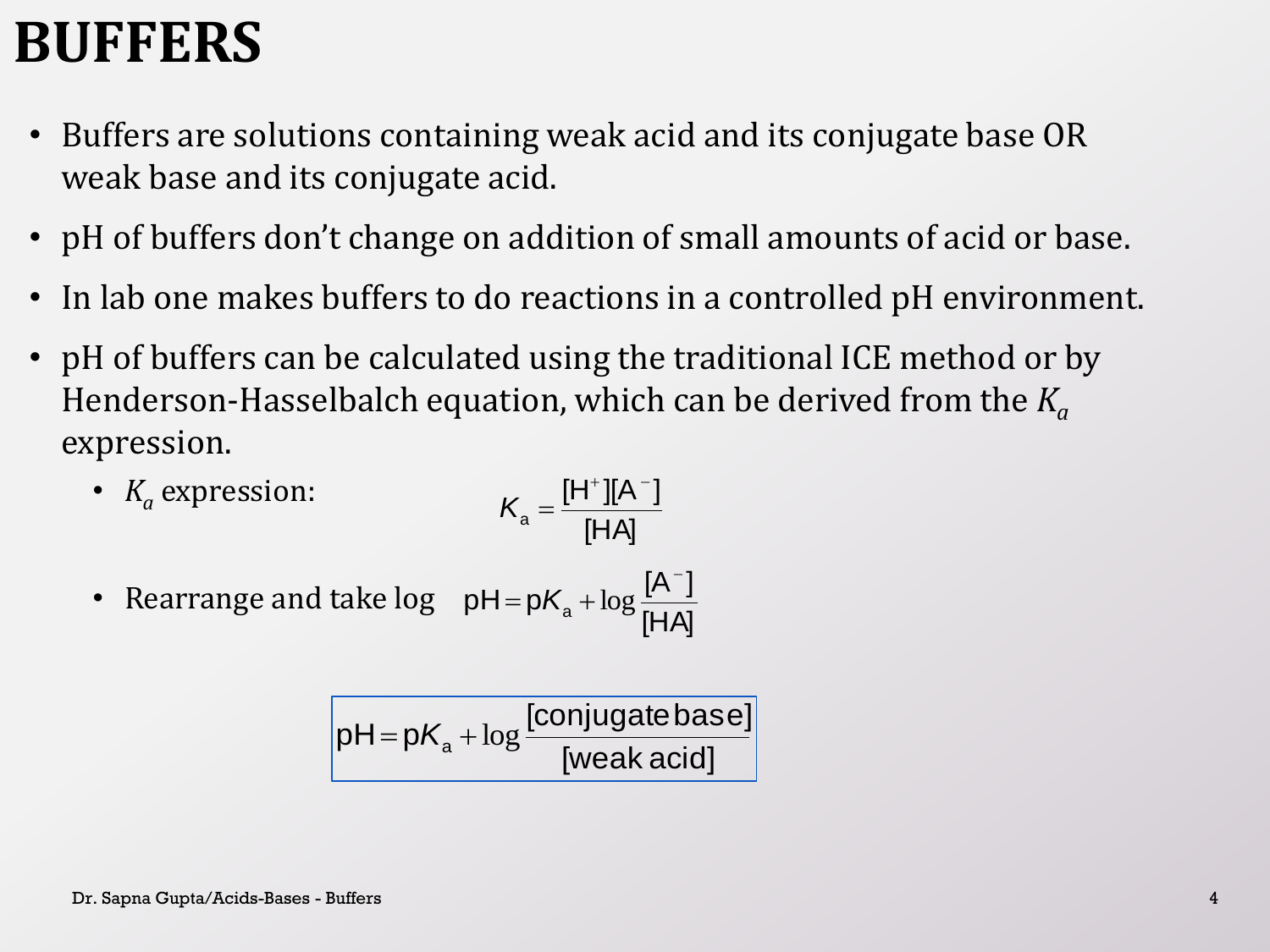### **MAKING BUFFERS**

- Select the acid + conjugate base or base + conjugate acid pair.
- Depends on the pH range needed.
- Look through p $K_a$  data for weak acids and bases and decide from there.
- Once decided; you know the pH you need the buffer to be in; so use the Hendersen-Hasselbalch equation to determine the ratio of the acid to conjugate base.

#### **Example:**

So if a buffer of 4.5 is needed use benzoic acid ( $pK_a = 4.19$ ) then the ratio of conjugate base to acid should be 2.04 mol : 1 mol in a 1 L solution.

$$
4.5 = 4.19 + \log \frac{[C_6H_5COO^{\cdot}]}{[C_6H_5COOH]}
$$

$$
2.04 = \frac{[C_6H_5COO^{\cdot}]}{[C_6H_5COOH]}
$$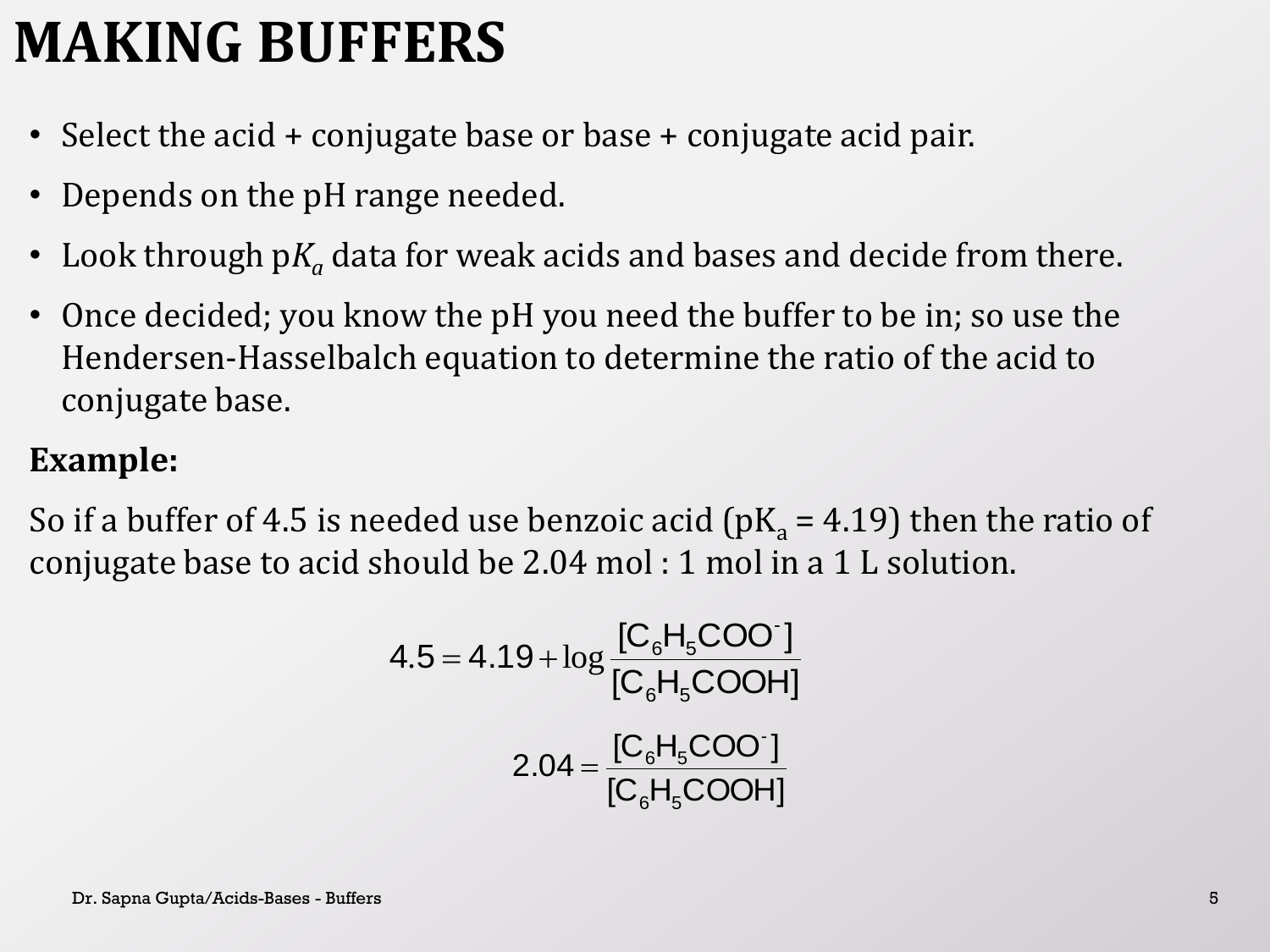### **EXAMPLE: CALCULATION-BUFFER**

What is the [H<sub>3</sub>O<sup>+</sup>] for a buffer solution that is 0.250 M in acid and 0.600 M in the corresponding salt if the weak acid  $K_a = 5.80 \times 10^{-7}$ ?

#### **Solution:**

 $HA(aq) + H_2O(l)$   $\longrightarrow$   $H_3O^+(aq) + A^-(aq)$  $pK_a = -log(5.80 \times 10^{-7}) = -(-6.237) = 6.237$ [base] = 0.600 *M* and [acid] = 0.250 *M*  $pH = 6.237 + log 2.40$  $pH = 6.237 + 0.380 = 6.617$ [acid]  $pH = pK_a + log \frac{[base]}{[basic]}$ [0.250]  $pH = 6.237 + log \frac{[0.600]}{50.0501}$ 

$$
[\mathrm{H}_{3}\mathrm{O}^{+}] = 10^{-6.617} = 2.42 \times 10^{-7} M
$$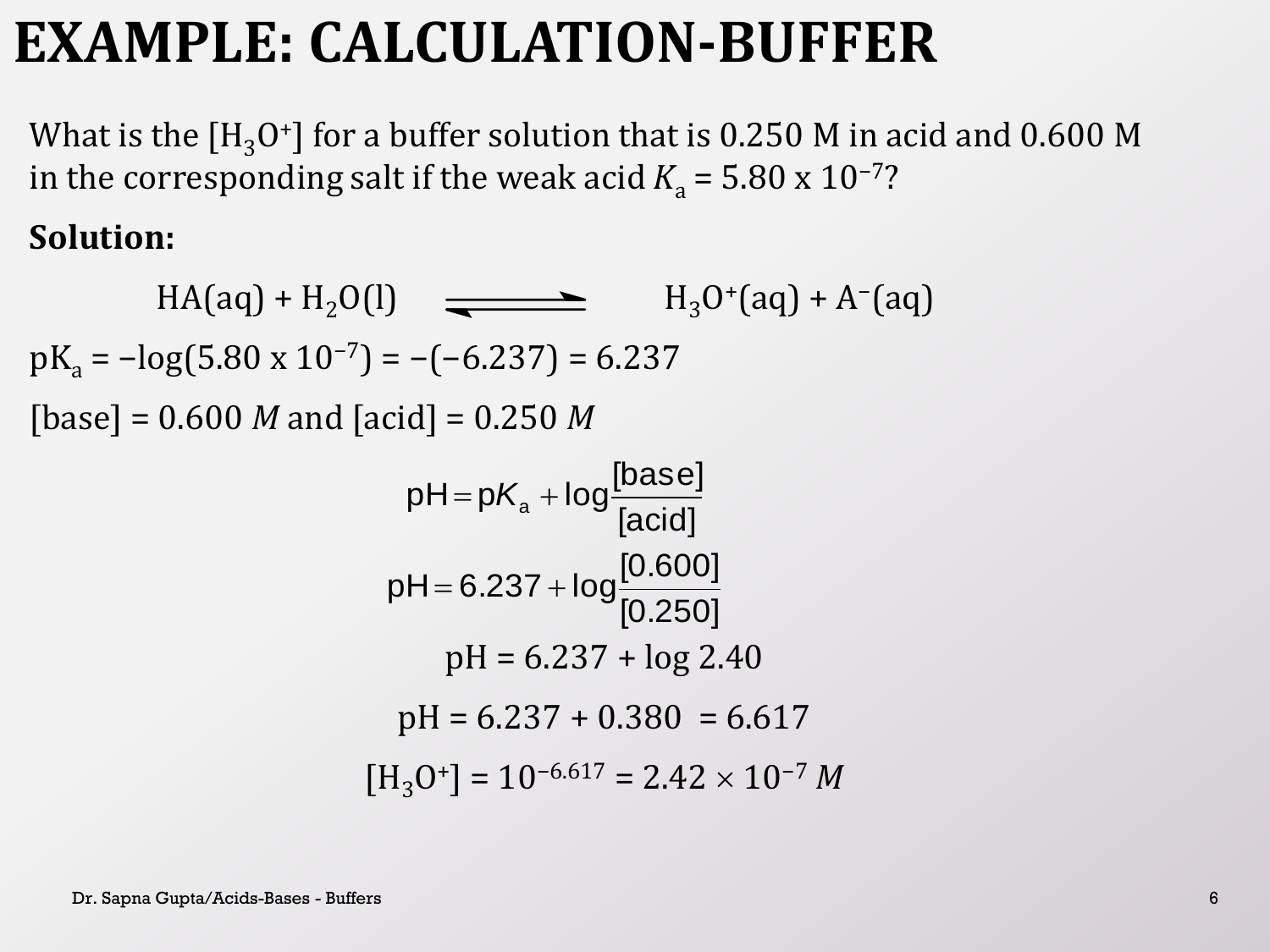### **EXAMPLE: ACETIC ACID BUFFER**

The following calculations how pH stays about the same on addition of acid or base to an acetic acid buffer. (Acetic acid buffer is made from adding acetic acid and its conjugate base in salt form – sodium acetate). In this example we will take 100 mL of a 0.100 M acetic acid+0.100 M acetate buffer.

1) Calculation of pH:

$$
K_{a} = 1.8 \times 10^{-5} \quad pK_{a} = 4.74
$$
  
\n
$$
pH = pK_{a} + \log \frac{[A^{-}]}{[HA]}
$$
  
\n
$$
pH = 4.74 + \log \frac{[0.100 \, M]}{[0.100 \, M]}
$$

$$
pH = 4.74
$$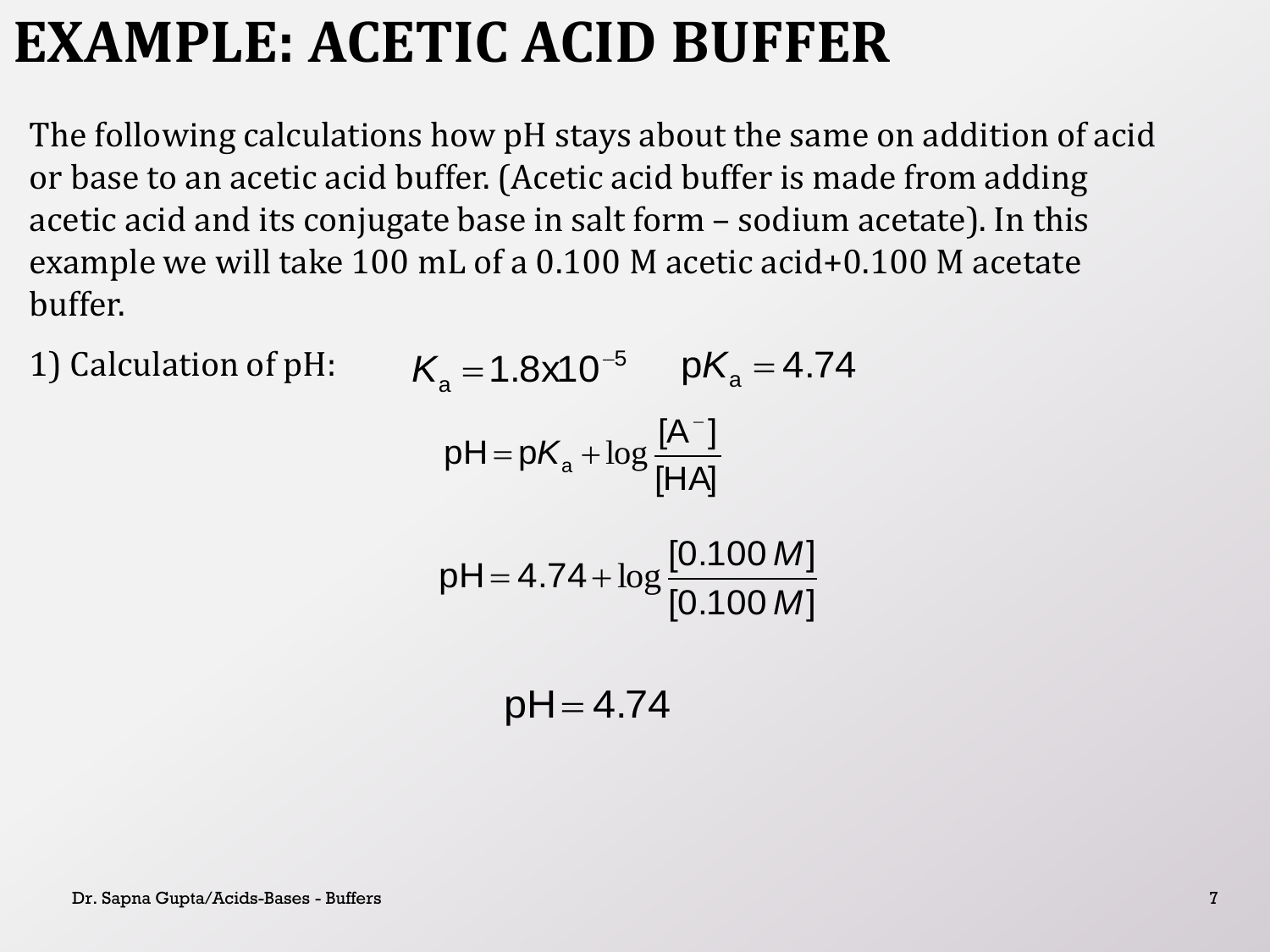### **EXAMPLE: CONTD…2 ADDITION OF ACID/BASE**

• Adding 0.001 mol HCl, a strong acid.

 $H^+$  +  $CH_3COO$   $\longrightarrow$   $CH_3COOH$ Before 0.001 mol 0.01 mol 0.01 mol 0.01 mol After HCl 0 mol 0.01-.001mol = 0.009 mol 0.01+ .001mol =0 .011 mol Now with new numbers: • Adding 0.001 mol NaOH, a strong base. OH- +  $CH_3COOH$   $\longrightarrow$   $CH_3COO \cdot + H_2O$ Before 0.001 mol 0.01 mol 0.01 mol 0.01 mol After NaOH 0 mol 0.01-.001mol = 0.009 mol 0.01+ .001mol =0 .011 mol Now with new numbers:  $[0.011M]$  $[0.009 M]$  $pH = 4.74$ *M M*  $= 4.74 + \log \frac{[0.003 \text{ W}]}{50.844 \text{ A} \cdot \text{s}}$  pH = 4.65  $[0.011M]$  $pH = 4.74$ *M*  $= 4.74 + \log \frac{[0.011M]}{[0.000M]}$  pH = 4.83

**Original pH = 4.74 ; with little acid 4.65 and with little base 4.83. Not much change!** Dr. Sapna Gupta/Acids-Bases - Buffers 8

 $[0.009 M]$ 

*M*